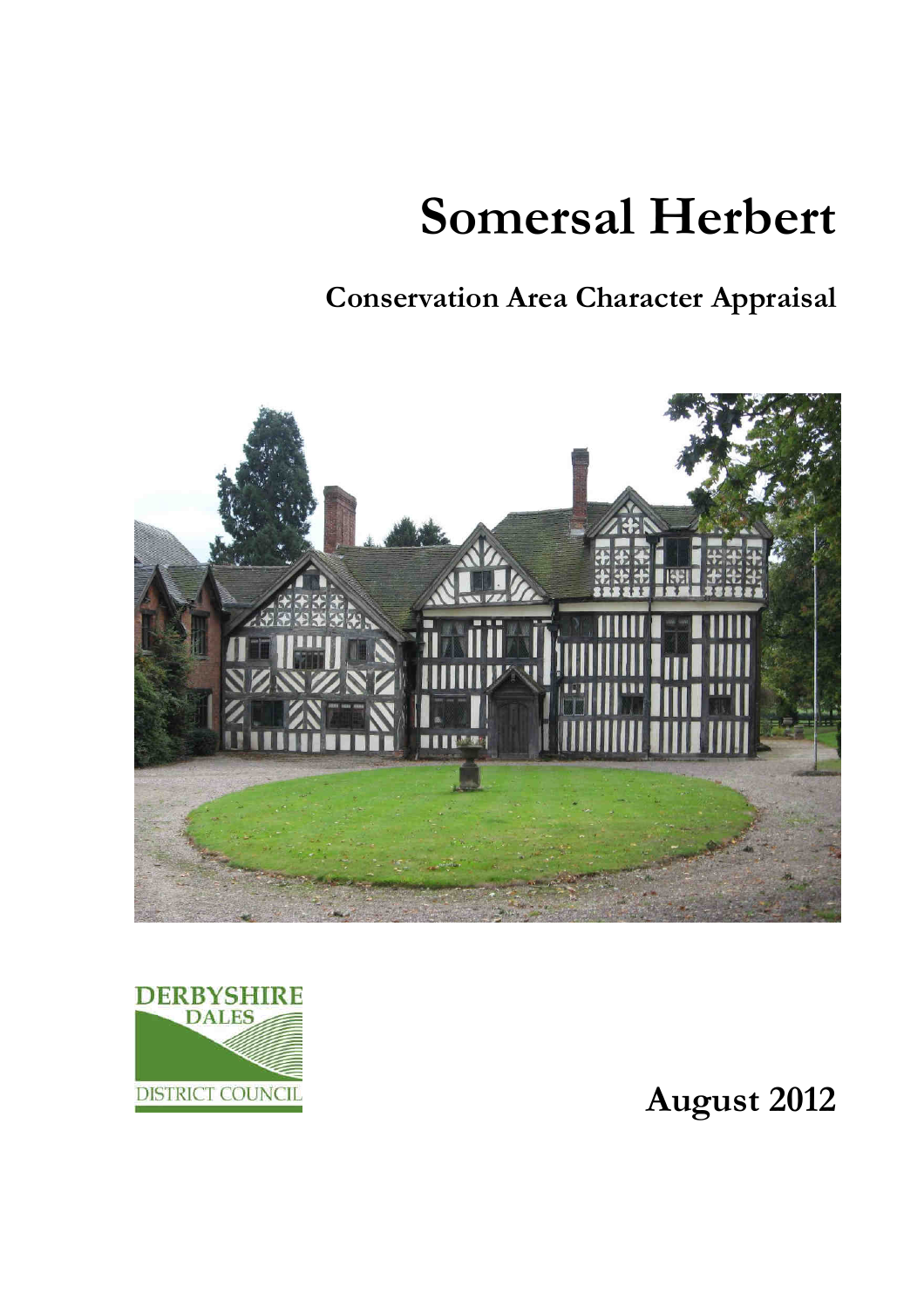# **Somersal Herbert**

Conservation Area Appraisal

| Contents                                        | Page No.       |
|-------------------------------------------------|----------------|
|                                                 |                |
| Introduction                                    | 1              |
| Summary of Special Interest                     | $\overline{2}$ |
|                                                 |                |
| Somersal Herbert in Context<br>1.               | 3              |
| 2.<br>Origins and Development                   | 5              |
| Topography                                      |                |
| Historical Development                          |                |
| Archaeological Significance<br>3.               | 7              |
| Architectural and Historic Quality<br>4.        | 8              |
| <b>Building Materials and Details</b>           |                |
| Landscape Context<br>5.                         | 20             |
| Setting and Character<br>6.                     |                |
| Condition<br>7.                                 | 28             |
| Problems, Pressures and Capacity for Change     |                |
| Conservation Policy & Legislative Context<br>8. | 30             |
| Conservation Area Boundary Review<br>9.         | 37             |
| 10. Information and Contact Details             | 38             |
|                                                 |                |

## Appendices

- *Appendix 1 Listed Building Details*
- *Appendix 2 Scheduled Monument Details*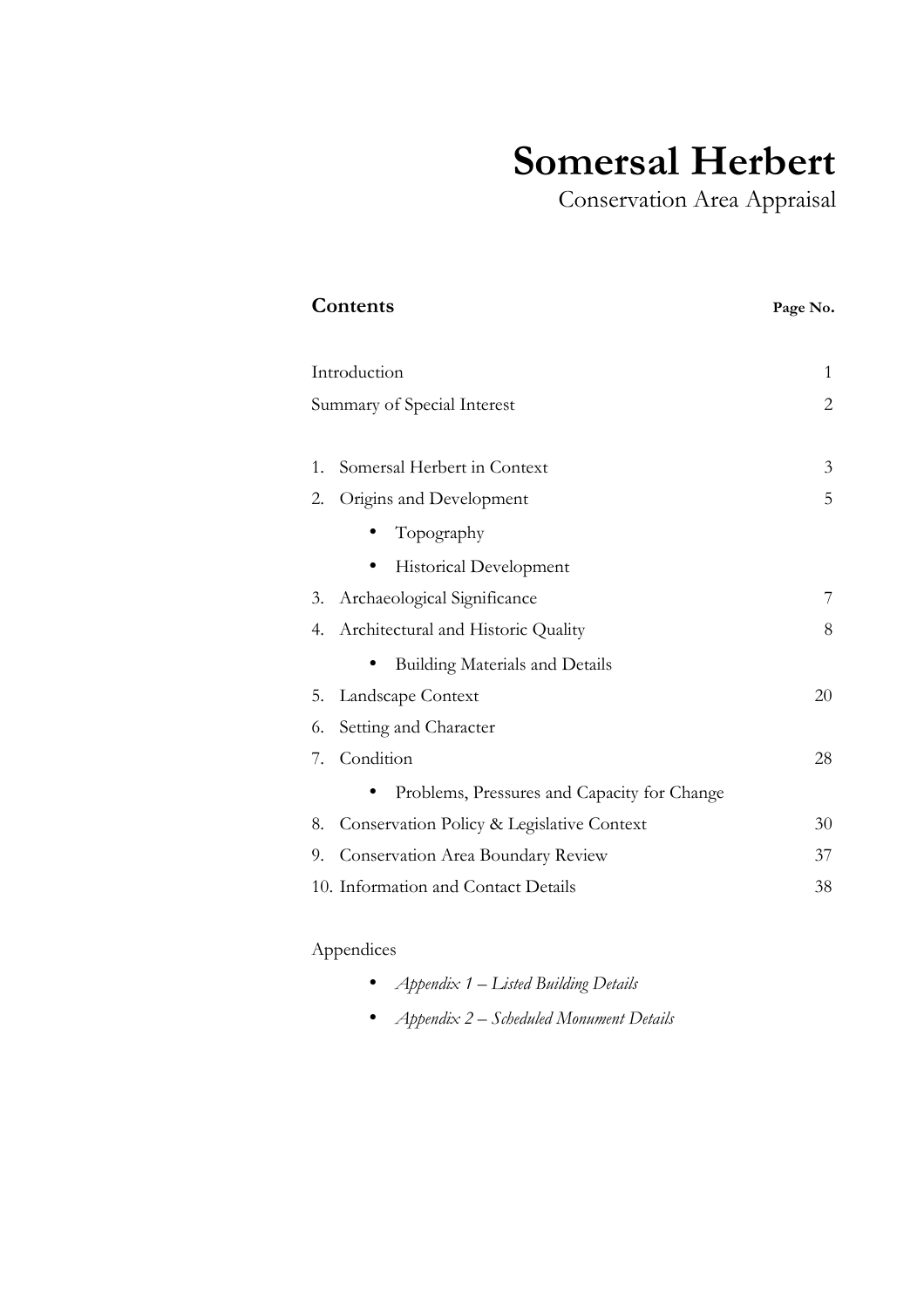# **Somersal Herbert**

Conservation Area Appraisal

### **List of Figures**

Fig. 1 Somersal Herbert in the Derbyshire Dales

Fig. 2 Aerial Photograph

Fig. 3 Statutory Designations

Fig. 4 Tithe Map 1843

Fig. 5 Ordnance Survey 2nd Edition 1901

Fig. 6 Archaeology and Historic Landscape

Fig. 7 Building Chronology

Fig. 8 Trees and Woodland

Fig. 9 Spatial Analysis

Fig. 10 Boundary Review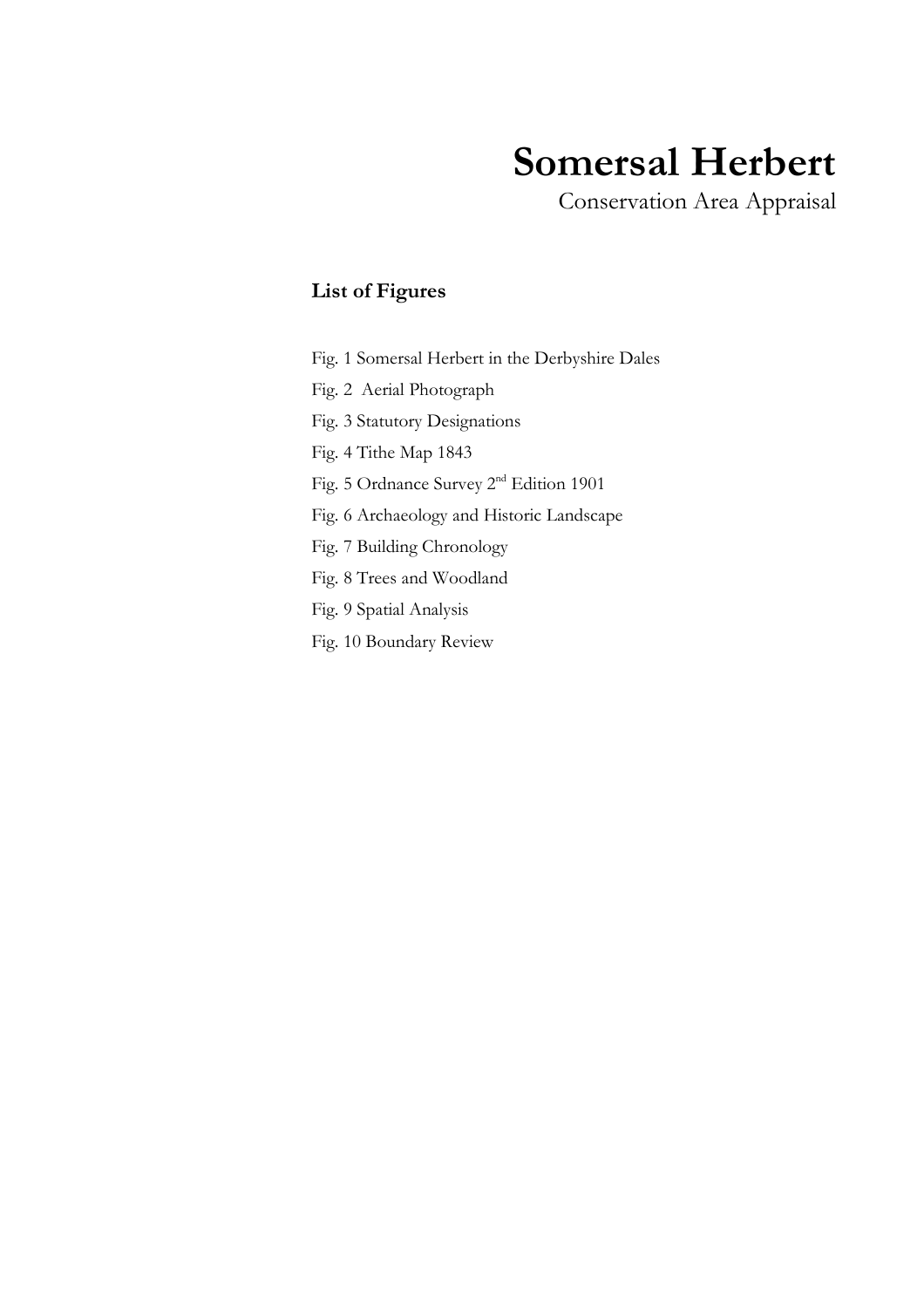### **INTRODUCTION**

### **The Purpose of a Conservation Area Character Appraisal**

A conservation area is *an area of special architectural or historic interest the character or appearance of which it is desirable to preserve or enhance.* They are designated under section 69 of the Planning (Listed Buildings and Conservation Areas) Act 1990). The Council is obliged by section 71 of the same Act to formulate and publish proposals for the preservation and enhancement of any parts of their area, which are conservation areas.

Derbyshire Dales District Council (DDDC) has an approved programme to review its existing Conservation Areas (33 in total) and to consider other potential areas in their administrative boundary for conservation area designation, which have usually been identified, by a Town or Parish Council.

The contents of this Conservation Area Appraisal are intended both as a guide for owners and occupiers of buildings within the conservation areas and as a guide for the Local Planning Authority. The contents are a material consideration when determining applications for development, dealing with appeals or proposing works for the preservation or enhancement of the area.

This Appraisal document defines and records the special architectural and historic interest of the Conservation Area & identifies some opportunities for enhancement. The Appraisal follows the model set out in English Heritage guidance (Guidance on Conservation Area Appraisals - February 2006).

This includes consideration of the following factors:-

- Context
- Origins and development.
- Archaeology
- Architecture and building materials
- Landscape and setting
- Character of the buildings & related spaces
- General condition
- Problems Pressures and capacity for change
- Policy and legislation
- Boundary review

The Appraisal considers the wider setting of the area, the historic development of the settlement and its immediate environs.

It should be noted that when considering the designation of a Conservation Area, or potential alteration of the boundary either by extension or reduction, the restriction of potential development within the area is not a factor. Reference in this regard should be made to the relevant national and local planning policy guidance and legislation. The relevant policies and legislation which would apply to development in this Conservation Area are outlined in more detail in Section 8 of this document.